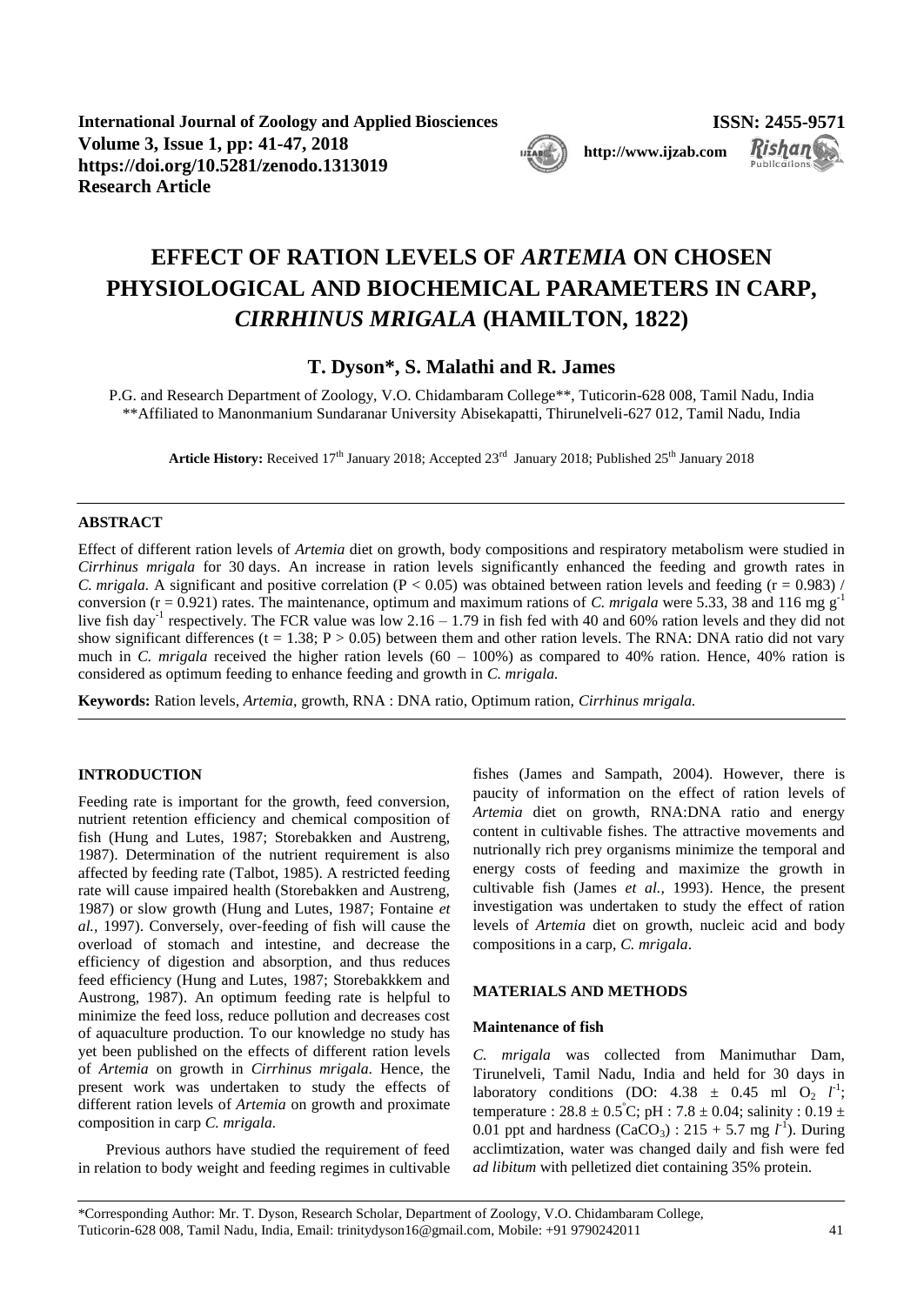#### **Artemia collection**

*Artemia* were collected once in two days from local salt pan and maintained in a cement tank containing sea water. Before feeding to fish, the *Artemia* were washed 3-5 times in freshwater to remove the salt. Traces of water content in the *Artemia* were removed by pressing the *Artemia* between folds of filter paper. The proximate compositions of *Artemia* are given in Table 1.

**Table 1.** Proximate composition (%) of experiment diet, *Artemia.*

| Components                  | $\frac{0}{0}$   |
|-----------------------------|-----------------|
| Crude protein               | $56.5 \pm 3.45$ |
| Crude fat                   | $7.9 \pm 0.27$  |
| Ash                         | $8.6 \pm 0.34$  |
| Nitrogen free extract (NFE) | $27.0 \pm 2.16$ |
| Moisture                    | $86.4 \pm 5.16$ |
| $Energy*$                   | $30.54 \pm 1.6$ |

 $*$  K J  $g^{-1}$  dry matter.

### **Experimental design**

Healthy juveniles (360 nos.) of *C. mrigala* (0.90  $\pm$  0.03 g) were selected from the acclimation tank and divided into 6 groups of 20 individuals each. Triplicates were maintained for each group. They were starved for 24 h prior to commencement of the experiment. Group 1 served as control and starved during the experiment. Test animals belonging to  $2^{nd}$ ,  $3^{rd}$ ,  $4^{th}$ ,  $5^{th}$  and  $6^{th}$  groups were fed with 20, 40, 60, 80 and 100% rations of *Artemia* respectively. The experiment was conducted in cement tank (capacity: 110 *l*) containing 100 *l* of water. The clean unchlorinated well water was used and physico-chemical parameters were monitored biweekly. Dissolved oxygen averaged to 4.03 $\pm$ 0.15 ml O<sub>2</sub> *l*<sup>-1</sup>, temperature: 28.0 $\pm$ 0.3<sup>0</sup> C, pH: 7.6  $\pm$ 0.1, salinity:  $0.25 \pm 0.2$  and water hardness:  $180 \pm 4.48$  mg  $CaCO<sub>3</sub> l<sup>-1</sup>$ . The tanks were drained twice a week and replenished with freshwater to remove feces accumulated at the bottom of the tanks.

#### **Feed consumption**

During the experimental period, the chosen test groups were fed with different rations of *Artemia* diet. Test fish maintained at 20 and 40% ration levels were offered food once a day at 7.00 AM. To prevent food remaining in the water too long, test groups with 60, 80 and 100% rations were fed twice a day at 7 AM and 5 PM However, the first group was starved during the experiment. The water content of *Artemia* was estimated daily by drying a known weight of sample at 80<sup>º</sup>C. Unconsumed feed was removed after 1 hr of feeding and dried in hot air oven at 80<sup>º</sup>C for two days. Feed consumption (mg) was estimated by subtracting the amount of unconsumed dry feed from the total dry weight of feed offered. Feeding rate was computed as:

Feeding rate  $(mg g^{-1})$  live fish day<sup>-1</sup>) Initial wet weight of fish  $(g) \times$  Duration (days) Feed consumed (mg)

#### **Growth rate**

Fish were weighed at the beginning and at the end of the experiment. Growth or weight gain was calculated as the difference between the wet weights at the beginning and end of the experiment. Rate and efficiency of conversion (growth) were computed as:

Conversion rate (mg  $g^{-1}$  live fish day<sup>-1</sup>) =

| Weight gain (mg)                                        |
|---------------------------------------------------------|
| Initial wet weight of fish $(g) \times$ Duration (days) |

Conversion efficiency  $(\% )$  =

Weight gain (mg)  $\times 100$ Feed consumption (mg)  $-\times 100$ 

Feed conversion ratio (FCR) was calculated by relating the feed consumption to weight gain of fish.

| Feed conversion ratio | Feed consumption (mg) |  |  |
|-----------------------|-----------------------|--|--|
|                       | Weight gain(mg)       |  |  |

The experiment lasted for 30 days. Fish / feed sample and unconsumed feed were weighed in an electrical monopan balance to an accuracy of 1 mg.

After the termination of the experiment on day 30, test groups were subjected for the estimation of body compositions, energy content and muscle nucleic acids content. Three fish were removed from each experimental group after 30 days. Oxygen consumption of test animal was separately estimated following Winkler's iodomatric method.

#### **Estimations of nucleic acids and body compositions**

Briefly, six fish were removed from each experimental groups for the estimation of nucleic acids (RNA and DNA), energy content and body compositions in muscle tissue. RNA and DNA were estimated in test animals following the method of Searchy and MacInnis (1970a and 1970b). The protein and lipid contents were estimated following the method of Lowry *et al.* (1951) and Bragdon (1951) respectively. The ash content was estimated following the method of Paine (1964). The nitrogen free extract was calculated by subtracting the protein, lipid and mineral contents (ash) from the weight of the feed / fish samples. For want of bomb calorimeter, the energy content of feed and fish samples was estimated by wet combustion method (Karzinkin and Tarkovskaya 1964).

Students 't' test was followed to detect the significance of mean values between experimental groups. Correlation was adopted following the method of least square (Zar 1984).

#### **RESULTS**

An increase in ration levels significantly enhanced the feeding and growth rates in *C. mrigala* (Table 2)*.* A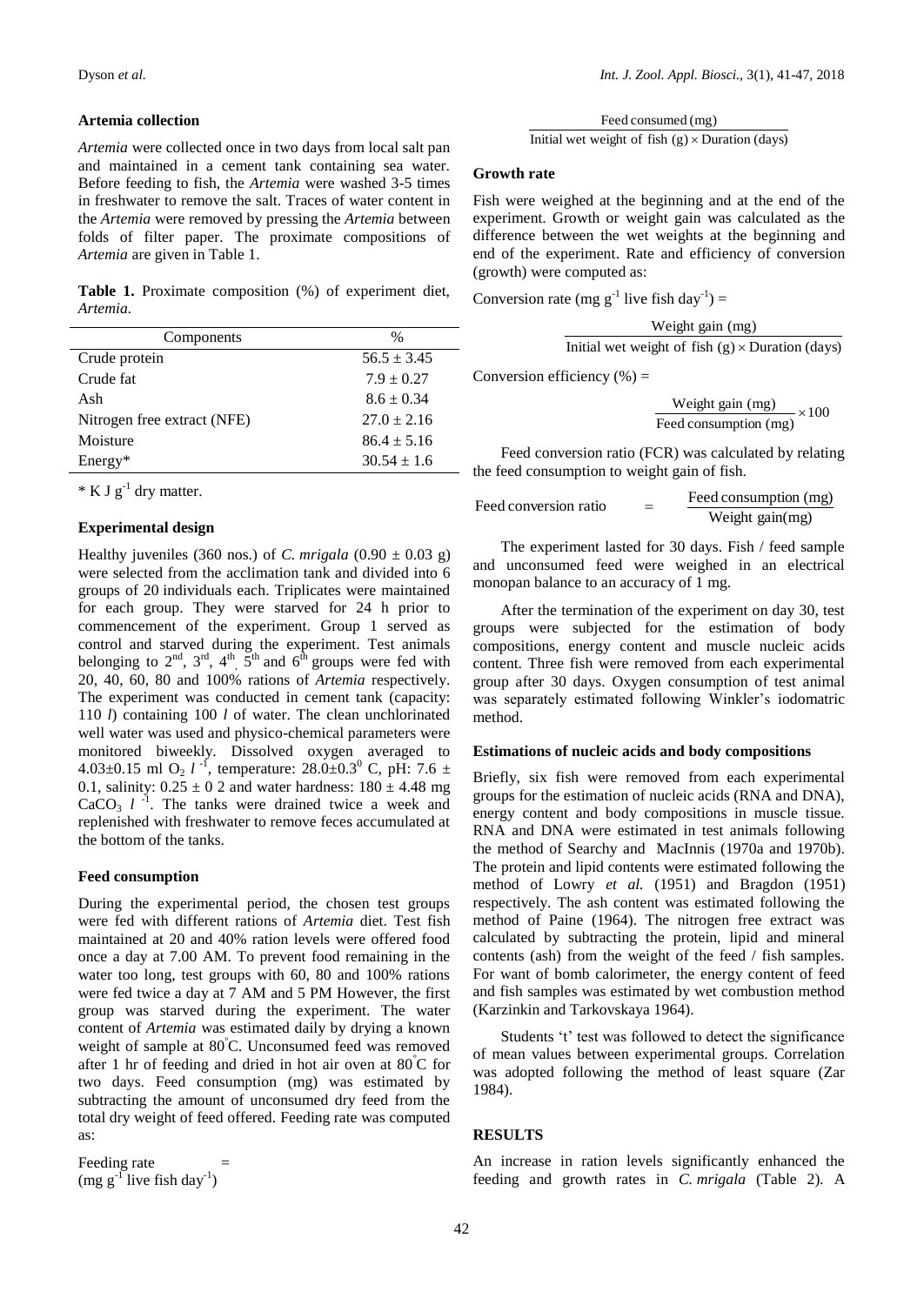significant and positive correlation ( $P < 0.05$ ) was obtained between ration levels and feeding  $(r = 0.983)$  / conversion  $(r = 0.921)$  rates. The geometric relationship between growth rate and ration levels is depicted in Figure 1. The point at which the curve cuts the x-axis represents the maintenance level at which weight equilibrium is attained in the animal without weight change. A tangent to the curve from the origin, the ration provides the maximum growth with the least feed intake-optimum ration. The point at which the curve flattens gives the ration which stimulates the maximum growth – maximum ration. The maintenance, optimum and maximum rations of *C. mrigala* were 5.33, 38 and 116 mg  $g^{-1}$  live fish day<sup>-1</sup> respectively (Figure 1).

FCR was inversely proportional to the increase in the ration levels of *Artemia* in *C. mrigala.* The FCR value was low  $2.16 - 1.79$  in fish fed with 40 and 60% ration levels and they did not show significant differences ( $t = 1.38$ ; P > 0.05) between them and other ration levels.

RNA and DNA contents and RNA:DNA ratio of *C. mrigala* were increased with increasing ration levels of *Artemia* in the diet. *C. mrigala* consumed 100% *Artemia* diet enhanced the RNA content about 2 times as compared to fish received 20% ration. Similar trend was obtained in RNA : DNA ratio also. However, the RNA : DNA ratio did not vary much in *C. mrigala* received the higher ration levels  $(60 - 100\%)$  as compared to 40% ration. Hence, 40% ration is considered as optimum feeding to enhance feeding and growth in *C. mrigala.* The concentration of DNA did not change in experimental groups whereas it was significantly ( $t = 34.35$ ;  $P < 0.01$ ) declined in fish subjected to starvation (Table 3).

The proximate compositions (protein and lipid) and energy of *C. mrigala* were increased with increasing the ration levels of *Artemia* in the diet (Table 4). Fish fed with 100% ration diet enhanced the maximum chemical components and energy than those fed on other ration levels. The rate of oxygen consumption of test animal was gradually declined with increasing the ration of *Artemia* diet. Obviously, the rate of oxygen consumption was inversely proportional relationship with increasing ration levels of *Artemia*  (Figure 2).

**Table 2.** Effect of feeding different ration levels of *Artemia* feed on selected food utilization parameters in *Cirrhinus mrigala.* Each value is the mean  $(\pm SD)$  of three observations.

| Parameters                                                    | Ration levels (%) |                  |                  |                  |                  |                    |  |
|---------------------------------------------------------------|-------------------|------------------|------------------|------------------|------------------|--------------------|--|
|                                                               | $\theta$          | 20               | 40               | 60               | 80               | 100                |  |
| Feed intake                                                   | Starvation        | $8.76 \pm 0.36$  | $12.66 \pm 0.54$ | $14.31 \pm 2.79$ | $27.30 \pm 3.30$ | $34.5 \pm 1.50$    |  |
| (g wet weight)                                                |                   |                  |                  |                  |                  |                    |  |
| Feeding rate<br>$(mg g^{-1}$ live fish day <sup>-1</sup> )    | $0.00+0.00$       | $20.0+0.2$       | $39.99 \pm 0.19$ | $60.0+2.52$      | $78.4 \pm 1.6$   | $116.66 \pm 16.66$ |  |
| Weight gain<br>(g wet weight)                                 | $-3.68+0.25$      | $2.69 \pm 0.41$  | $5.90 \pm 0.2$   | $7.98 \pm 0.03$  | $8.97 \pm 0.38$  | $9.56 \pm 1.19$    |  |
| Conversion rate<br>$(mg g^{-1}$ live fish day <sup>-1</sup> ) | $-0.68 \pm 0.04$  | $6.11 \pm 0.68$  | $18.73 \pm 1.35$ | $27.32 + 2.82$   | $26.04 \pm 2.55$ | $32.57 + 3.24$     |  |
| Gross conversion efficiency (%)                               | ۰                 | $30.71 \pm 2.81$ | $46.60 \pm 3.65$ | $55.77 \pm 3.90$ | $32.86 + 2.71$   | $27.71 \pm 1.98$   |  |
| <b>FCR</b>                                                    |                   | $3.31 \pm 0.37$  | $2.16 \pm 0.17$  | $1.79 \pm 0.34$  | $3.03 \pm 0.24$  | $3.65 \pm 0.31$    |  |
| Students 't' test                                             |                   |                  |                  |                  |                  |                    |  |

Conversion rate :  $40 \text{ Vs } 60\%$  :  $t = 3.89$ ;  $P < 0.05$ Conversion efficiency :  $40 \text{ Vs } 60\%$  :  $t = 2.43$ ;  $P > 0.05$ 

**Table 3.** Effect of ration levels of Artemia on nucleic acids (mg g-1 wet tissue) and RNA : DNA ratio in the muscle of *Cirrhinus mrigala.* Each value is the mean  $(\pm SD)$  of three observations.

| Parameters      | Ration levels of <i>Artemia</i> (%) |             |                 |               |                 |                 |  |
|-----------------|-------------------------------------|-------------|-----------------|---------------|-----------------|-----------------|--|
|                 |                                     | 20          | 40              | 60            | 80              | 100             |  |
| <b>RNA</b>      | $2.56 \pm 0.01$                     | $4.55+0.13$ | $6.98 \pm 0.34$ | $7.85 + 0.42$ | $8.68 \pm 0.51$ | $9.45 \pm 0.19$ |  |
| <b>DNA</b>      | $1.65 + 0.01$                       | $2.20+0.12$ | $2.43+0.11$     | $2.50+0.12$   | $2.71 + 0.23$   | $2.80 + 0.23$   |  |
| RNA : DNA ratio | $1.55 + 0.01$                       | $2.25+0.01$ | $2.87+0.22$     | $3.14 + 0.13$ | $3.20 + 0.11$   | $3.38 + 0.22$   |  |

# **Students 't' test**

| <b>RNA</b>      | 40 Vs 60% : t = 2.28; P > 0.05    |
|-----------------|-----------------------------------|
| <b>DNA</b>      | 40 Vs 60% : t = 0.61; P > 0.05    |
| RNA : DNA ratio | 40 Vs 60% : t = 2.08: P > 0.05    |
|                 | 40 Vs 20% : $t = 7.29$ ; P < 0.01 |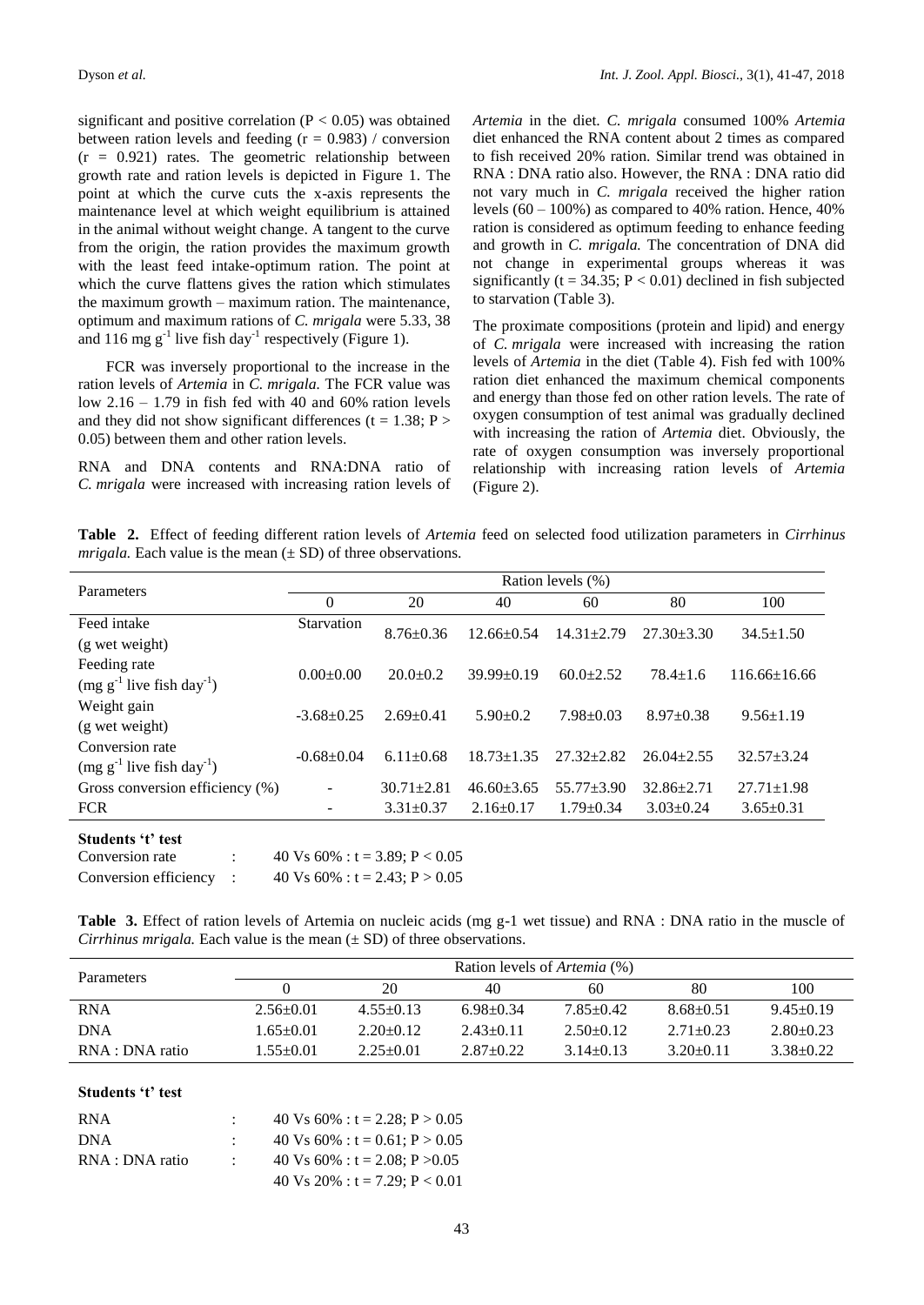| <b>Parameters</b>     | Ration levels (%) |                  |                  |                 |                  |                  |  |
|-----------------------|-------------------|------------------|------------------|-----------------|------------------|------------------|--|
|                       |                   | 20               | 40               | 60              | 80               | 100              |  |
| Protein               | $12.3 \pm 0.11$   | $27.53 \pm 0.47$ | $30.38 \pm 0.43$ | $33.44 + 0.43$  | $35.60 \pm 0.55$ | $37.12 \pm 0.37$ |  |
| Lipid                 | $1.59 \pm 0.14$   | $1.63 \pm 0.01$  | $1.90 \pm 0.02$  | $2.32 \pm 0.06$ | $2.77+0.15$      | $3.09 \pm 0.24$  |  |
| Ash                   | $1.49 \pm 0.08$   | $1.24 \pm 0.06$  | $1.69 \pm 0.09$  | $1.94 \pm 0.15$ | $2.08+0.17$      | $2.17 \pm 0.20$  |  |
| Nitrogen free extract | $85.62 \pm 3.64$  | 69.60            | 66.04            | 62.32           | 59.56            | 57.72            |  |
| Energy                | $0.13 \pm 0.03$   | $3.11 \pm 0.04$  | $6.32 \pm 0.02$  | $7.36 \pm 0.45$ | $8.39 \pm 0.81$  | $9.68 \pm 0.66$  |  |

**Table 4.** Effect of feeding different ration levels of Artemia feed on proximate composition (%) in *Cirrhinus mrigala*. Each value is the mean  $(\pm SD)$  of three estimations.

# **Students 't' test**

Protein : 40 Vs 60% : t = 7.12; P < 0.01 Lipid : 40 Vs 60% : t = 9.41; P < 0.01 80 Vs 60% : t = 4.40; P < 0.01 80 Vs 60% : t = 4.01; P < 0.05 80 Vs 100% :  $t = 3.30$ ;  $P < 0.05$  80 Vs 100% :  $t = 1.62$ ;  $P > 0.05$ 

Energy : 40 Vs  $60\%$  : t = 3.26; P < 0.05



**Figure 1.** The geometric deviation of maintenance, optimum and maximum rationin *Cirrhinus mrigala* fed on *Artemia* diet for 30 days. *Cirrhinus mrigala* **fed on** *Artemia* **diet for 30 days.**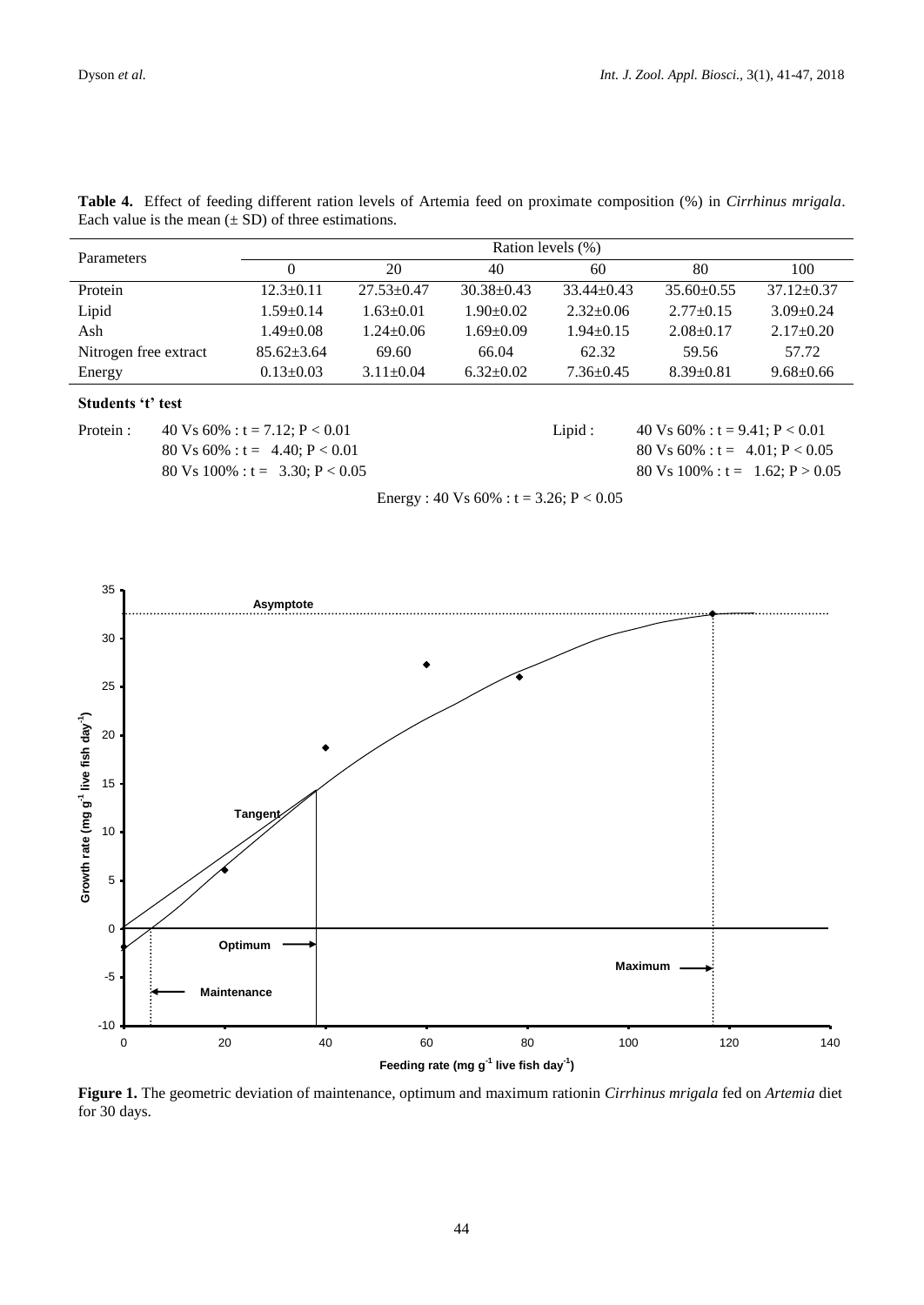

**Figure 2.** Effect of feeding different ration levels of *Artemia* on rate of oxygen consumption in *Cirrhinus mrigala*.

# **DISCUSSION**

The present study reveals that, ration was positively related to feed intake, weight gain and growth rate in *C. mrigala*  when consumed *Artemia* as diet. Working on *Mystus vittatus,* Arunachalam and Ravichandra Reddy (1981) observed enhanced consumption of *Tubifer tubifex* with increase in ration, supports the present study. Consumption rate determines the conversion rate (Raghuraman, 1973). A positive, linear relationship was observed between growth rate and ration levels in cat fish, *Mystus keletius* (Sampath and Lily Pramila, 1995). An increase in ration levels, conversion rate was enhanced to 3 times in 40% ration and 5.4 times in 60% ration. The present study also revealed that *Artemia* diet reduced the allocation of feed energy for maintenance, which was confirmed from the results obtained for oxygen consumption rate in *C. mrigala.* In aquaculture practices offering optimum ration to fishes would help to reduce the production cost by avoiding feed wastage and enhance their growth rate.

The results clearly showed that, fish fed with *Artemia* 

exhibited significant ( $P < 0.05$ ) effects on the rates of consumption and conversion. It may be due to the soft nature and palatability of *Artemia* which contains growth promoting components (57% protein). Feed intake of fish depends on size of the prey and predator, quality, density, physical attractiveness and mode of presentation of food (James *et al.,* 1993). The large size active movement and high protein (57%) content of adult *Artemia* sp. could have stimulatory effect on the predatory responses of experimental fish which enhanced the growth rate. James *et al.* (1993) reported that the wriggling movements of large and nutritionally rich prey organisms such as *Chironomus*  and *Culex pipiens* larvae minimize the temporal and energy costs of feeding and maximise growth in *Cyprinus carpio*  which supports the present findings. Feeding with adult *Artemia* provides more protein and most essential aminoacids (*Artemia* nauplii is deficient in histidine, methionine, phenylalanine and threonine) to fish (Claus *et al.,* 1979). Also, the live *Artemia* has some specific enzymes (Bengtson *et al.,* 1991) which help in initial digestion by juvenile fish enhancing appetite, feed intake and growth.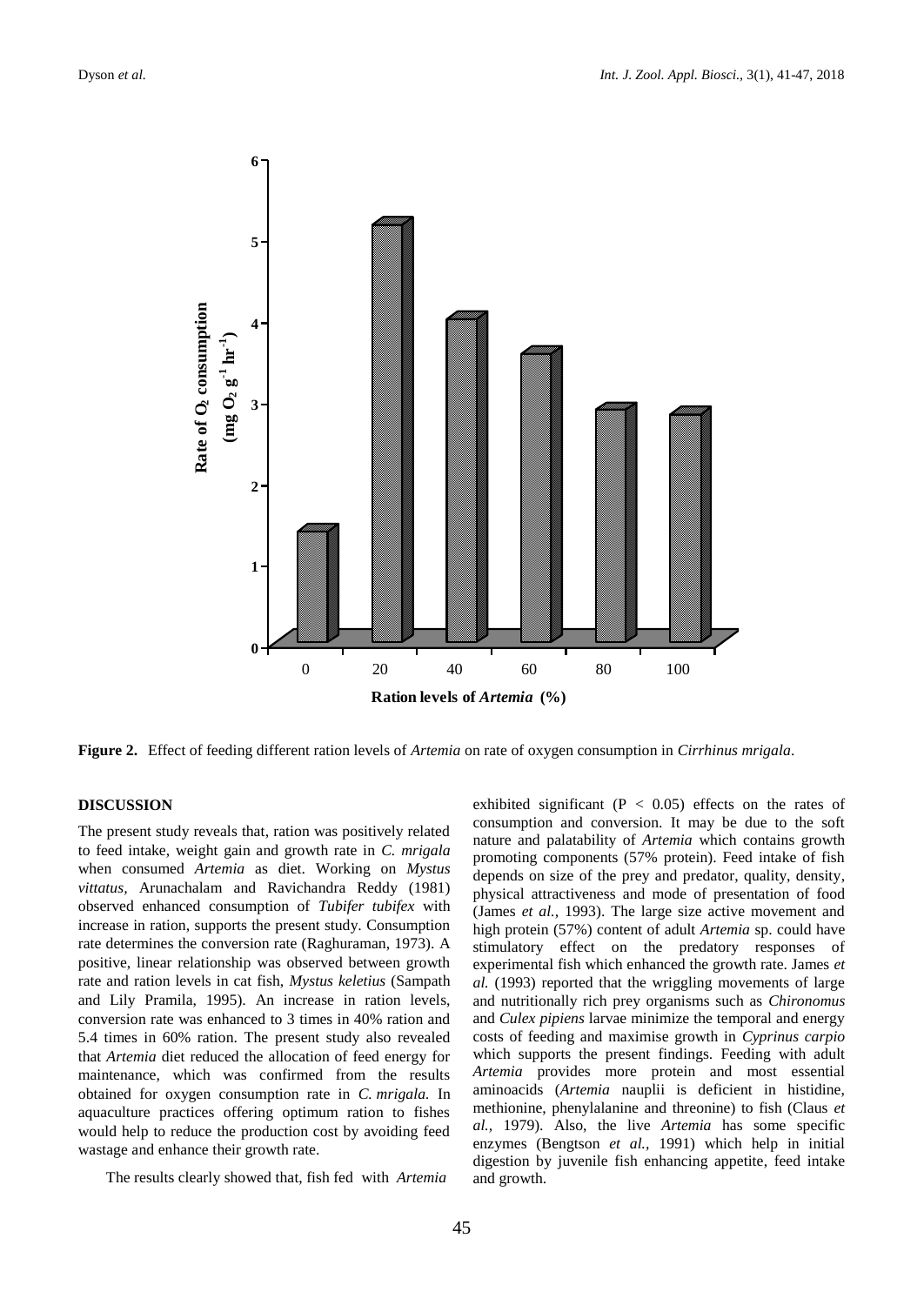The concentration of DNA did not change in experimental groups where as the levels of RNA and protein were found to be increased with increasing of ration levels. The increase in RNA suggested that it is involved in protein synthesis without changing the DNA amount in the experimental fish which supports the findings of previous workers. The amount of DNA in each cell nucleus is constant for a species and it is considered as an index of cell number contributing to unit weight of tissues, while the concentration of RNA in cell is related to protein synthesis and metabolic activities of a tissue (Bulow, 1970). Therefore, RNA : DNA ratio indicates the amount of protein synthesis and could be a more sensitive tool for measuring the growth rate of fish (Fauconneau, 1985; Khan and Jafri, 1991). In the present study, RNA : DNA ratio has gradually increased with increasing of ration levels and it was 50% higher in fish received 100% ration than those received 20% ration. Fish received 40% ration of *Artemia*  diet did not exhibit the significant ( $P > 0.05$ ) increment of RNA : DNA ratio with higher rations while it showed significant ( $t=7.29$ ;  $P < 0.01$ ) increment with fish received 20% ration. Blue green alga, *Spirulina* has higher protein like *Artemia* diet also showed that, the elevated RNA: DNA ratio concomitant with improvement of growth in red sea bream supports the present study. Nandeesha *et al.* (1998) reported that, the muscle RNA : DNA ratio of *C. mrigala*  fed with *Spirulina* diets was higher than that of fish fed with *Spirulina* free diet.

The results showed that the proximate compositions were increased with increasing the rations levels of *Artemia* diet. However, fish received 40% ration diet significantly extracted more quantum of protein ( $t = 7.12$ ;  $P < 0.01$ ) and energy (t= 3.26; P < 0.05) from *Artemia* and chanallized for growth than those received higher rations (60-100%) of *Artemia* diet. Working on *Cyprinus carpio,* James *et al.*  (1993) found that, *Chironomus* larvae fed fish extracted the more nitrogen and energy, and diverted for muscle production than those fed on *Culex pipiens* and *Daphnia.*  Also, lipid level was deposited in fish body in relation to rations of *Artemia* diet.

The rate of oxygen consumption was inversely proportional to the increase in the ration of *Artemia* levels in *C. mrigala.* It indicates that, higher feeding levels of *Artemia* did not influence the spontaneous metabolic activities which inturn reduced the energy loss on respiratory metabilism and hence more growth rate was registered in fish received higher rations. According to Kerr (1971) at higher feeding levels, the spontaneous activity increases, resulting in high metabolic energy needs which increase at increased amount of available feed. Therefore, a large fraction of energy is dissipated on metabolism and hence the growth rate of fish does not increase at high feeding levels.

# **CONCLUSION**

In aquaculture practices offering optimum ration to fishes would help to reduce the production cost by avoiding feed wastage and enhance their growth rate. The present study concludes that, 40 to 60% ration was positively related to feed intake, weight gain and growth rate in *C. mrigala*  when consumed *Artemia* as diet. Hence, 40% ration is considered as optimum feeding to enhance feeding and growth in *C. mrigala.* The present study also revealed that *Artemia* diet reduced the allocation of feed energy for maintenance, which was confirmed from the results obtained for oxygen consumption rate in *C. mrigala.*

## **REFERENCES**

- Arunachalam, S. and Ravichandra Reddy, S., 1981. Interactions of feeding rates on growth, food conversion and body composition of the freshwater catfish, *Mystus villatus* (Bloch) *Hydrobiologia,* 78, 25- 32.
- Bengtson, D.A., Leger, P. and Sorgeloos, P., 1991. Use of *Artemia* as a food source for aquaculture. In: *Artemia Biology,* R.A. Bronue, P. Sorgeloos and C.N.A. Trotman (Eds.), CRC Press, Boca Raton, R.L. p. 255 - 280.
- Bragdon, J.H., 1951. Colorimetric determination of blood lipids. *J. Biol. Chem.,* 190, 513.
- Bulow, F.J., 1970. RNA-DNA ratios as indicators of recent growth rates of a fish. *J. Fish. Res. Bd. Can.,* 27, 2343- 2349.
- Fauconneau, B., 1985. Protein synthesis and protein deposition in fish. In: Nutrition and feeding in fish. Cowey, C.B., Mackie, A.M., Bell, J.G. (Eds.), Academic Press, London, pp. 17-45.
- Fontaine, P., Gardeur, J.N., Kestemont, P. and Georges, A., 1997. Influence of feeding level on growth, intraspecific weight variability and sexual growth dimorphism of Eurasian perch *Perca fluviatilis* L. reared in a recirculation system, *Aquaculture,* 157, 1-9.
- Hung, S.S.O. and Lutes, P.B., 1987. Optimum feeding rate of hatchery-produced juvenile white sturgeon (*Acipenser transmontanus*): at 20<sup>º</sup>C. *Aquaculture,* 65, 307-317.
- James R, Sampath K (2004) Effect of feeding frequency and fecundity in an ornamental fish, Betta splendens (Regan). Israeli Journal of AquacultureBamidgeh. 56:138-147.
- James, R., Muthukrishnan, J. and Sampath, K., 1993. Effect of food quality on temporal and energetics of feeding in *Cyprinus carpio* (Pisces: Cyprinidae*). J. Aqua. Trop*., 8, 47-53.